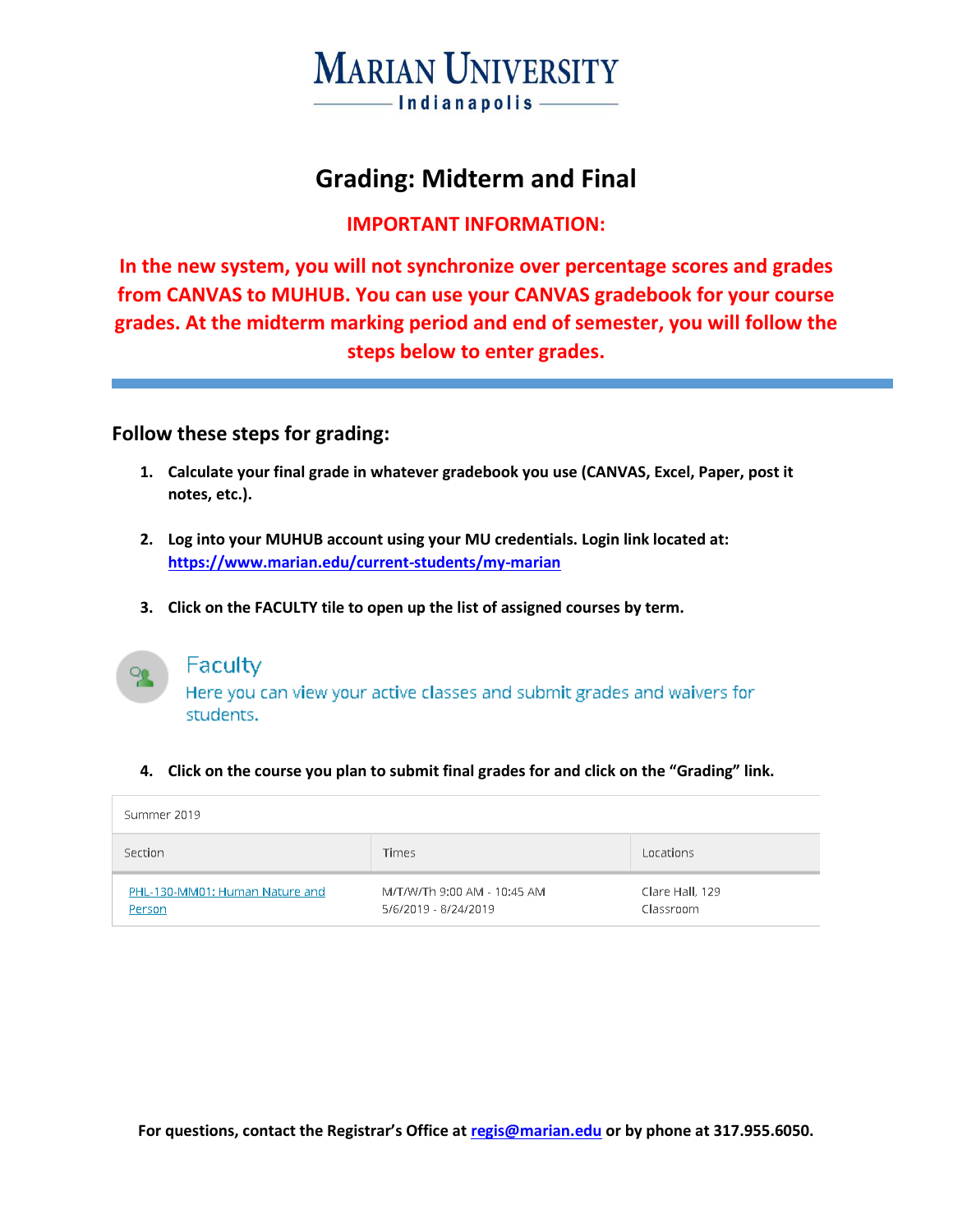

### **Midterm Grading:**

*6.* **For midterm grading** *(if doing final grades, skip to step #7)*

| a. Click on the " <b>Midterm 1"</b> link.<br>Seats Available 53 of 100 |                                  |  |                     |  |
|------------------------------------------------------------------------|----------------------------------|--|---------------------|--|
| Roster                                                                 | Attendance                       |  | Grading Permissions |  |
|                                                                        | Overview Final Grade   Midterm 1 |  |                     |  |

b. Select the grade from the "select grade" drop down box under the Midterm Grade column for each student.

**There is no "submit" button for midterm grades. Once you enter the grade, it is automatically posted and available to students on their MUHUB accounts. If you realize you made an error, you can update the midterm grade without contacting the Registrar's Office!**

**Midterm grades are progress report grades. CASE, Athletics, Advisors, and others use the midterm grades to help counsel students on whether to withdraw from a class or not.**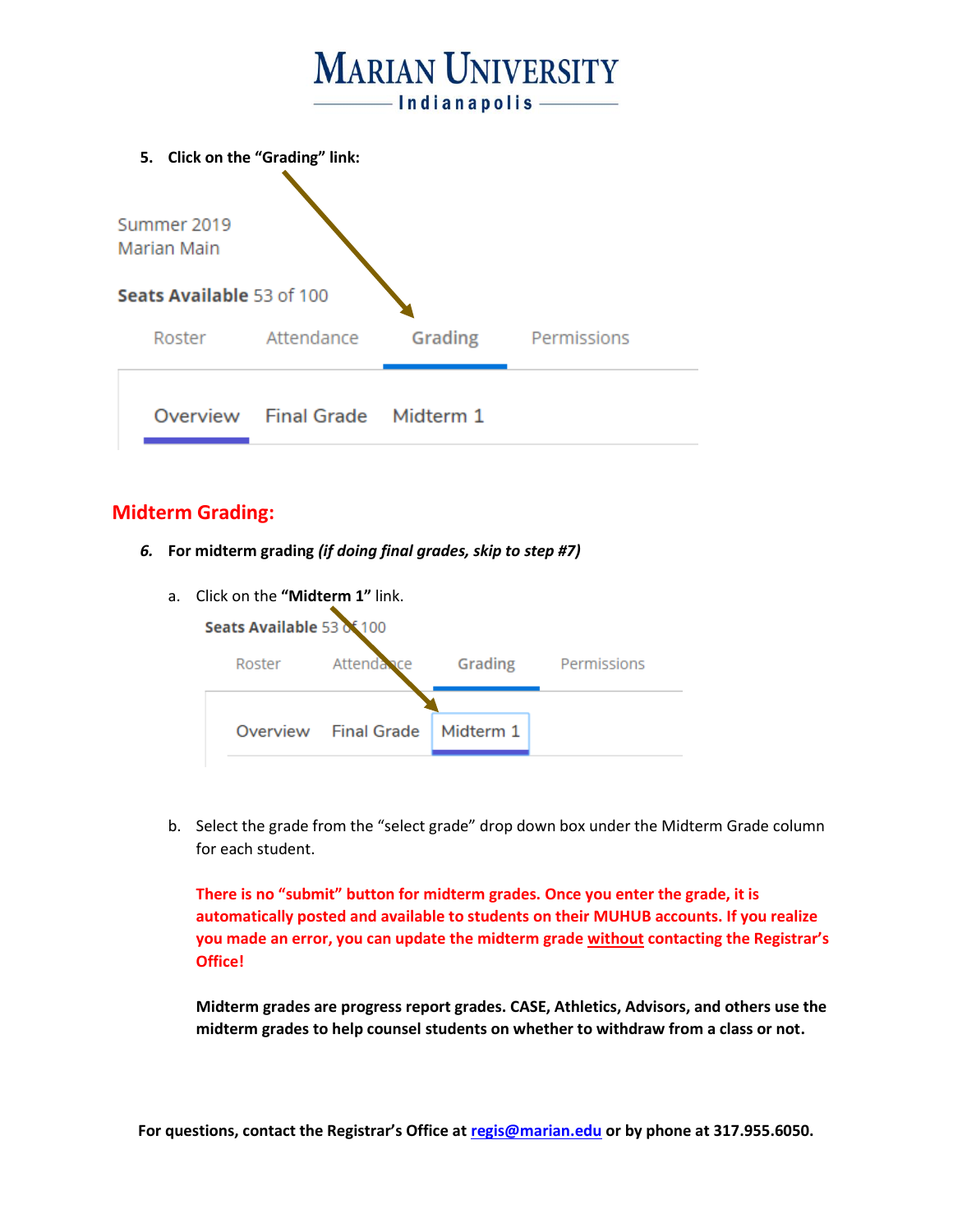# **MARIAN UNIVERSITY** Indianapolis

| $\scriptstyle\wedge$<br>Midterm Grade<br>$\checkmark$ | $\curvearrowright$<br>Credits<br>$\mathcal{A}$ |
|-------------------------------------------------------|------------------------------------------------|
| Select Grade                                          | 6                                              |
| <b>Select Grade</b><br>Α<br>A-                        | 6                                              |
| $B+$<br>B<br><b>B-</b>                                | 6                                              |
| C+                                                    |                                                |

## **Final Grading:**

### **7. For final grading**:

- a. Click in on the **"Final Grade"** link: Seats Available 53 of 100 Grading Permissions Roster Attendance Overview **Final Grade** Midterm 1
	- b. Select the grade from the "select grade" drop down box under the Final Grade column for each student.  $\mathbf{I}$

|                        |                             |                    |                           |                        |                     |                                | <b>Post Grades</b> |
|------------------------|-----------------------------|--------------------|---------------------------|------------------------|---------------------|--------------------------------|--------------------|
| ded $\hat{\mathbb{C}}$ | Last Date of Attendance (2) | <b>Final Grade</b> |                           | <b>Expiration Date</b> | $\hat{\mathcal{L}}$ | Class Level $\hat{\mathbb{C}}$ | Credits            |
|                        | M/d/yyyy                    | Select Grade       | $\boldsymbol{\mathrm{v}}$ | M/d/yyyy               |                     | Sophomore                      | 6                  |
|                        | M/d/yyyy                    | Select Grade       | $\;$ $\;$                 | M/d/yyyy               |                     | Sophomore                      | 6                  |
|                        | M/d/yyyy                    | Select Grade       | $\boldsymbol{\mathrm{v}}$ | M/d/yyyy               |                     | Sophomore                      | 9                  |
|                        | M/d/yyyy                    | Select Grade       | $\;$ $\;$                 | M/d/yyyy               |                     | Sophomore                      | 6                  |
|                        | M/d/yyyy                    | Select Grade       | $\boldsymbol{\mathrm{v}}$ | M/d/yyyy               |                     | Junior                         | 3                  |

**For questions, contact the Registrar's Office at [regis@marian.edu](mailto:regis@marian.edu) or by phone at 317.955.6050.**